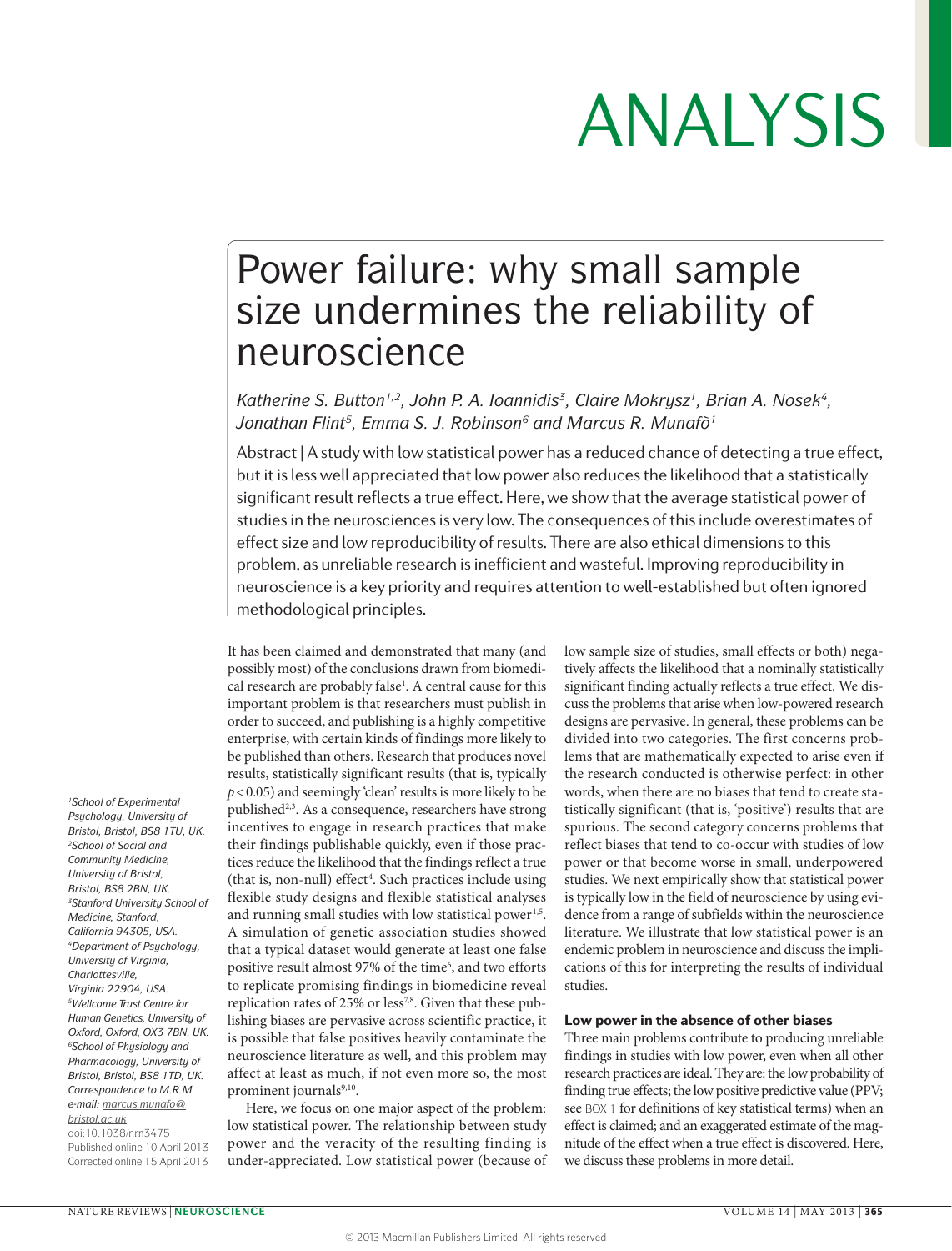#### Box 1 | Key statistical terms

#### **CAMARADES**

The Collaborative Approach to Meta-Analysis and Review of Animal Data from Experimental Studies [\(CAMARADES\)](http://www.camarades.info/) is a collaboration that aims to reduce bias and improve the quality of methods and reporting in animal research. To this end, CAMARADES provides a resource for data sharing, aims to provide a web-based stratified meta-analysis bioinformatics engine and acts as a repository for completed reviews.

#### **Effect size**

An effect size is a standardized measure that quantifies the size of the difference between two groups or the strength of an association between two variables. As standardized measures, effect sizes allow estimates from different studies to be compared directly and also to be combined in meta-analyses.

#### **Excess significance**

Excess significance is the phenomenon whereby the published literature has an excess of statistically significant results that are due to biases in reporting. Several mechanisms contribute to reporting bias, including study publication bias, where the results of statistically non-significant ('negative') studies are left unpublished; selective outcome reporting bias, where null results are omitted; and selective analysis bias, where data are analysed with different methods that favour 'positive' results.

#### **Fixed and random effects**

A fixed-effect meta-analysis assumes that the underlying effect is the same (that is, fixed) in all studies and that any variation is due to sampling errors. By contrast, a random-effect meta-analysis does not require this assumption and allows for heterogeneity between studies. A test of heterogeneity in between-study effects is often used to test the fixed-effect assumption.

#### **Meta-analysis**

Meta-analysis refers to statistical methods for contrasting and combining results from different studies to provide more powerful estimates of the true effect size as opposed to a less precise effect size derived from a single study.

#### **Positive predictive value**

The positive predictive value (PPV) is the probability that a 'positive' research finding reflects a true effect (that is, the finding is a true positive). This probability of a research finding reflecting a true effect depends on the prior probability of it being true (before doing the study), the statistical power of the study and the level of statistical significance.

#### **Proteus phenomenon**

The Proteus phenomenon refers to the situation in which the first published study is often the most biased towards an extreme result (the winner's curse). Subsequent replication studies tend to be less biased towards the extreme, often finding evidence of smaller effects or even contradicting the findings from the initial study.

#### **Statistical power**

The statistical power of a test is the probability that it will correctly reject the null hypothesis when the null hypothesis is false (that is, the probability of not committing a type II error or making a false negative decision). The probability of committing a type II error is referred to as the false negative rate (β), and power is equal to  $1 - \beta$ .

#### **Winner's curse**

The winner's curse refers to the phenomenon whereby the 'lucky' scientist who makes a discovery is cursed by finding an inflated estimate of that effect. The winner's curse occurs when thresholds, such as statistical significance, are used to determine the presence of an effect and is most severe when thresholds are stringent and studies are too small and thus have low power.

> First, low power, by definition, means that the chance of discovering effects that are genuinely true is low. That is, low-powered studies produce more false negatives than high-powered studies. When studies in a given field are designed with a power of 20%, it means that if there are 100 genuine non-null effects to be discovered in that field, these studies are expected to discover only  $20$  of them<sup>11</sup>.

Second, the lower the power of a study, the lower the probability that an observed effect that passes the required threshold of claiming its discovery (that is, reaching nominal statistical significance, such as  $p < 0.05$ ) actually reflects a true effect<sup>1,12</sup>. This probability is called the PPV of a claimed discovery. The formula linking the PPV to power is:

#### $PPV = (\lceil 1 - \beta \rceil \times R) / (\lceil 1 - \beta \rceil \times R + \alpha)$

where  $(1-\beta)$  is the power,  $\beta$  is the type II error, α is the type I error and R is the pre-study odds (that is, the odds that a probed effect is indeed non-null among the effects being probed). The formula is derived from a simple two-by-two table that tabulates the presence and nonpresence of a non-null effect against significant and non-significant research findings<sup>1</sup>. The formula shows that, for studies with a given pre-study odds R, the lower the power and the higher the type I error, the lower the PPV. And for studies with a given pre-study odds R and a given type I error (for example, the traditional  $p = 0.05$  threshold), the lower the power, the lower the PPV.

For example, suppose that we work in a scientific field in which one in five of the effects we test are expected to be truly non-null (that is,  $R=1/(5-1)=0.25$ ) and that we claim to have discovered an effect when we reach *p*<0.05; if our studies have 20% power, then  $PPV = 0.20 \times 0.25 /$  $(0.20 \times 0.25 + 0.05) = 0.05/0.10 = 0.50$ ; that is, only half of our claims for discoveries will be correct. If our studies have 80% power, then PPV =  $0.80 \times 0.25 / (0.80 \times 0.25 +$  $(0.05) = 0.20 / 0.25 = 0.80$ ; that is, 80% of our claims for discoveries will be correct.

Third, even when an underpowered study discovers a true effect, it is likely that the estimate of the magnitude of that effect provided by that study will be exaggerated. This effect inflation is often referred to as the 'winner's curse'13 and is likely to occur whenever claims of discovery are based on thresholds of statistical significance (for example,  $p < 0.05$ ) or other selection filters (for example, a Bayes factor better than a given value or a false-discovery rate below a given value). Effect inflation is worst for small, low-powered studies, which can only detect effects that happen to be large. If, for example, the true effect is medium-sized, only those small studies that, by chance, overestimate the magnitude of the effect will pass the threshold for discovery. To illustrate the winner's curse, suppose that an association truly exists with an effect size that is equivalent to an odds ratio of 1.20, and we are trying to discover it by performing a small (that is, underpowered) study. Suppose also that our study only has the power to detect an odds ratio of 1.20 on average 20% of the time. The results of any study are subject to sampling variation and random error in the measurements of the variables and outcomes of interest. Therefore, on average, our small study will find an odds ratio of 1.20 but, because of random errors, our study may in fact find an odds ratio smaller than 1.20 (for example, 1.00) or an odds ratio larger than 1.20 (for example, 1.60). Odds ratios of 1.00 or 1.20 will not reach statistical significance because of the small sample size. We can only claim the association as nominally significant in the third case, where random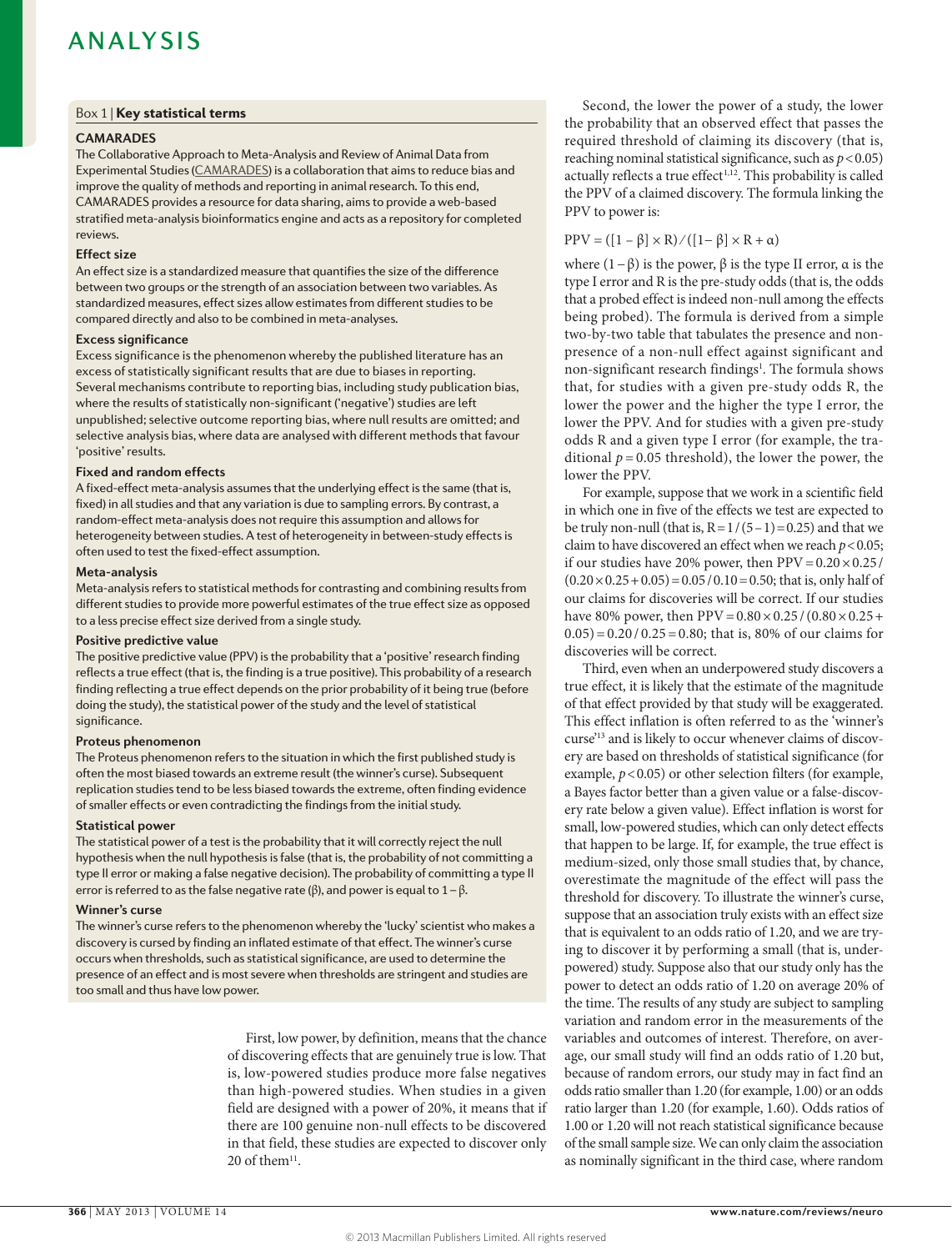error creates an odds ratio of 1.60. The winner's curse means, therefore, that the 'lucky' scientist who makes the discovery in a small study is cursed by finding an inflated effect.

The winner's curse can also affect the design and conclusions of replication studies. If the original estimate of the effect is inflated (for example, an odds ratio of 1.60), then replication studies will tend to show smaller effect sizes (for example, 1.20), as findings converge on the true effect. By performing more replication studies, we should eventually arrive at the more accurate odds ratio of 1.20, but this may take time or may never happen if we only perform small studies. A common misconception is that a replication study will have sufficient power to replicate an initial finding if the sample size is similar to that in the original study<sup>14</sup>. However, a study that tries to replicate a significant effect that only barely achieved nominal statistical significance (that is,  $p \sim 0.05$ ) and that uses the same sample size as the original study, will only achieve ~50% power, even if the original study accurately estimated the true effect size. This is illustrated in FIG. 1. Many published studies only barely achieve nominal statistical significance<sup>15</sup>. This means that if researchers in a particular field determine their sample sizes by historical precedent rather than through formal power calculation, this will place an upper limit on average power within that field. As the true effect size is likely to be smaller than that indicated by the initial study — for example, because of the winner's curse — the actual power is likely to be much lower. Furthermore, even if power calculation is used to estimate the sample size that is necessary in a replication study, these calculations will be overly optimistic if they are based on estimates of the true effect size that are inflated owing to the winner's curse phenomenon. This will further hamper the replication process.

#### Low power in the presence of other biases

Low power is associated with several additional biases. First, low-powered studies are more likely to provide a wide range of estimates of the magnitude of an effect (which is known as 'vibration of effects' and is described below). Second, publication bias, selective data analysis and selective reporting of outcomes are more likely to affect low-powered studies. Third, small studies may be of lower quality in other aspects of their design as well. These factors can further exacerbate the low reliability of evidence obtained in studies with low statistical power.

Vibration of effects<sup>13</sup> refers to the situation in which a study obtains different estimates of the magnitude of the effect depending on the analytical options it implements. These options could include the statistical model, the definition of the variables of interest, the use (or not) of adjustments for certain potential confounders but not others, the use of filters to include or exclude specific observations and so on. For example, a recent analysis of 241 functional MRI (fMRI) studies showed that 223 unique analysis strategies were observed so that almost no strategy occurred more than once<sup>16</sup>. Results can vary markedly depending on the analysis strategy<sup>1</sup>. This is



**Nature Reviews** | **Neuroscience** difference between the mean of the null distribution Figure 1 | **Statistical power of a replication study. a** | If a study finds evidence for an effect at *p*=0.05, then the (indicated by the solid blue curve) and the mean of the observed distribution (dashed blue curve) is 1.96×sem. **b** | Studies attempting to replicate an effect using the same sample size as that of the original study would have roughly the same sampling variation (that is, sem) as in the original study. Assuming, as one might in a power calculation, that the initially observed effect we are trying to replicate reflects the true effect, the potential distribution of these replication effect estimates would be similar to the distribution of the original study (dashed green curve). A study attempting to replicate a nominally significant effect ( $p \sim 0.05$ ), which uses the same sample size as the original study, would therefore have (on average) a 50% chance of rejecting the null hypothesis (indicated by the coloured area under the green curve) and thus only 50% statistical power. **c** | We can increase the power of the replication study (coloured area under the orange curve) by increasing the sample size so as to reduce the sem. Powering a replication study adequately (that is, achieving a power ≥80%) therefore often requires a larger sample size than the original study, and a power calculation will help to decide the required size of the replication sample.

more often the case for small studies — here, results can change easily as a result of even minor analytical manipulations. In small studies, the range of results that can be obtained owing to vibration of effects is wider than in larger studies, because the results are more uncertain and therefore fluctuate more in response to analytical changes. Imagine, for example, dropping three observations from the analysis of a study of 12 samples because post-hoc they are considered unsatisfactory; this manipulation may not even be mentioned in the published paper, which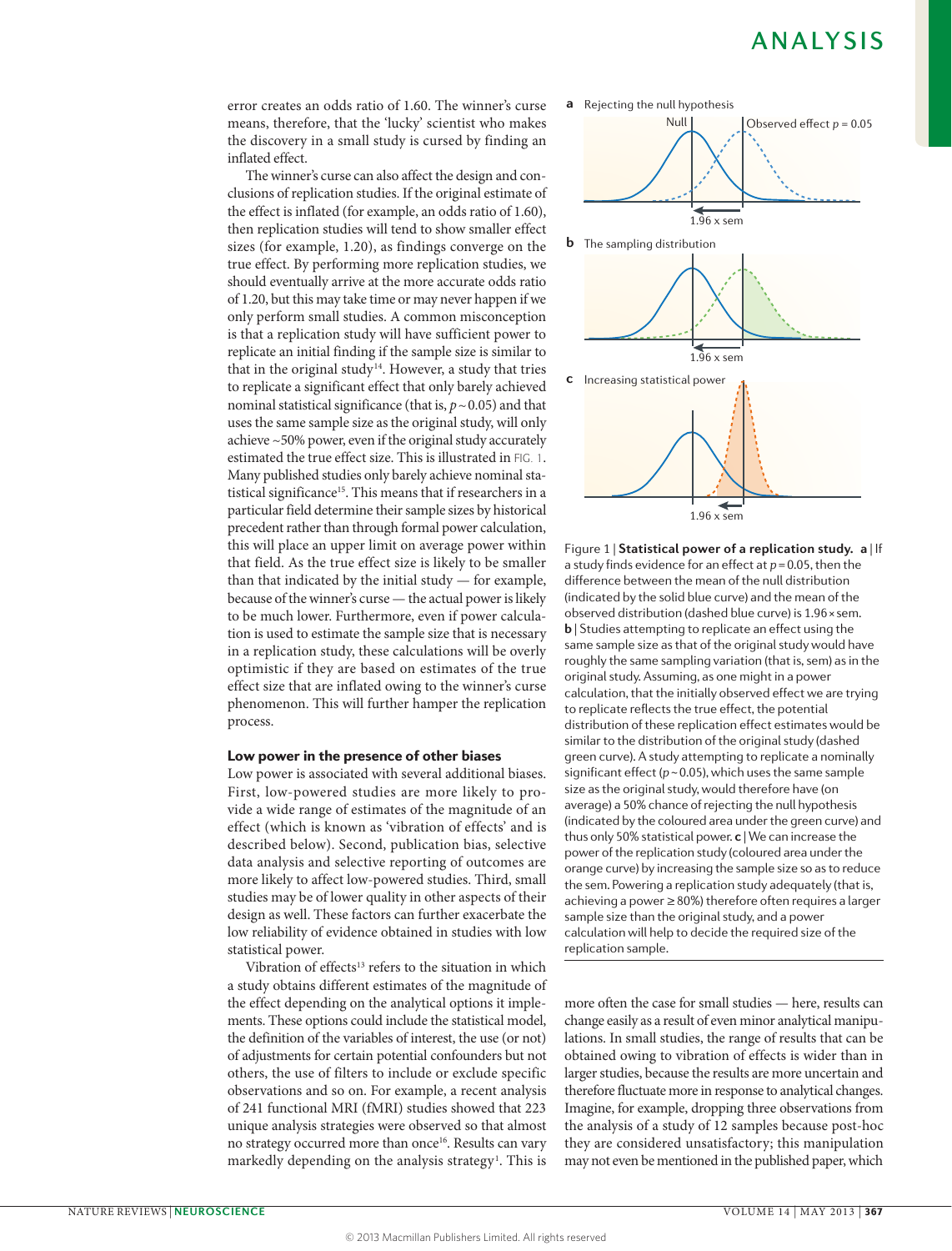may simply report that only nine patients were studied. A manipulation affecting only three observations could change the odds ratio from 1.00 to 1.50 in a small study but might only change it from 1.00 to 1.01 in a very large study. When investigators select the most favourable, interesting, significant or promising results among a wide spectrum of estimates of effect magnitudes, this is inevitably a biased choice.

Publication bias and selective reporting of outcomes and analyses are also more likely to affect smaller, underpowered studies<sup>17</sup>. Indeed, investigations into publication bias often examine whether small studies yield different results than larger ones<sup>18</sup>. Smaller studies more readily disappear into a file drawer than very large studies that are widely known and visible, and the results of which are eagerly anticipated (although this correlation is far from perfect). A 'negative' result in a high-powered study cannot be explained away as being due to low power<sup>19,20</sup>, and thus reviewers and editors may be more willing to publish it, whereas they more easily reject a small 'negative'





study as being inconclusive or uninformative<sup>21</sup>. The protocols of large studies are also more likely to have been registered or otherwise made publicly available, so that deviations in the analysis plans and choice of outcomes may become obvious more easily. Small studies, conversely, are often subject to a higher level of exploration of their results and selective reporting thereof.

Third, smaller studies may have a worse design quality than larger studies. Several small studies may be opportunistic experiments, or the data collection and analysis may have been conducted with little planning. Conversely, large studies often require more funding and personnel resources. As a consequence, designs are examined more carefully before data collection, and analysis and reporting may be more structured. This relationship is not absolute — small studies are not always of low quality. Indeed, a bias in favour of small studies may occur if the small studies are meticulously designed and collect high-quality data (and therefore are forced to be small) and if large studies ignore or drop quality checks in an effort to include as large a sample as possible.

#### Empirical evidence from neuroscience

Any attempt to establish the average statistical power in neuroscience is hampered by the problem that the true effect sizes are not known. One solution to this problem is to use data from meta-analyses. Meta-analysis provides the best estimate of the true effect size, albeit with limitations, including the limitation that the individual studies that contribute to a meta-analysis are themselves subject to the problems described above. If anything, summary effects from meta-analyses, including power estimates calculated from meta-analysis results, may also be modestly inflated<sup>22</sup>.

Acknowledging this caveat, in order to estimate statistical power in neuroscience, we examined neuroscience meta-analyses published in 2011 that were retrieved using 'neuroscience' and 'meta-analysis' as search terms. Using the reported summary effects of the meta-analyses as the estimate of the true effects, we calculated the power of each individual study to detect the effect indicated by the corresponding meta-analysis.

*Methods.* Included in our analysis were articles published in 2011 that described at least one meta-analysis of previously published studies in neuroscience with a summary effect estimate (mean difference or odds/risk ratio) as well as study level data on group sample size and, for odds/risk ratios, the number of events in the control group.

We searched computerized databases on 2 February 2012 via Web of Science for articles published in 2011, using the key words 'neuroscience' and 'meta-analysis'. All of the articles that were identified via this electronic search were screened independently for suitability by two authors (K.S.B. and M.R.M.). Articles were excluded if no abstract was electronically available (for example, conference proceedings and commentaries) or if both authors agreed, on the basis of the abstract, that a meta-analysis had not been conducted. Full texts were obtained for the remaining articles and again independently assessed for eligibility by two authors (K.S.B. and M.R.M.) (FIG. 2).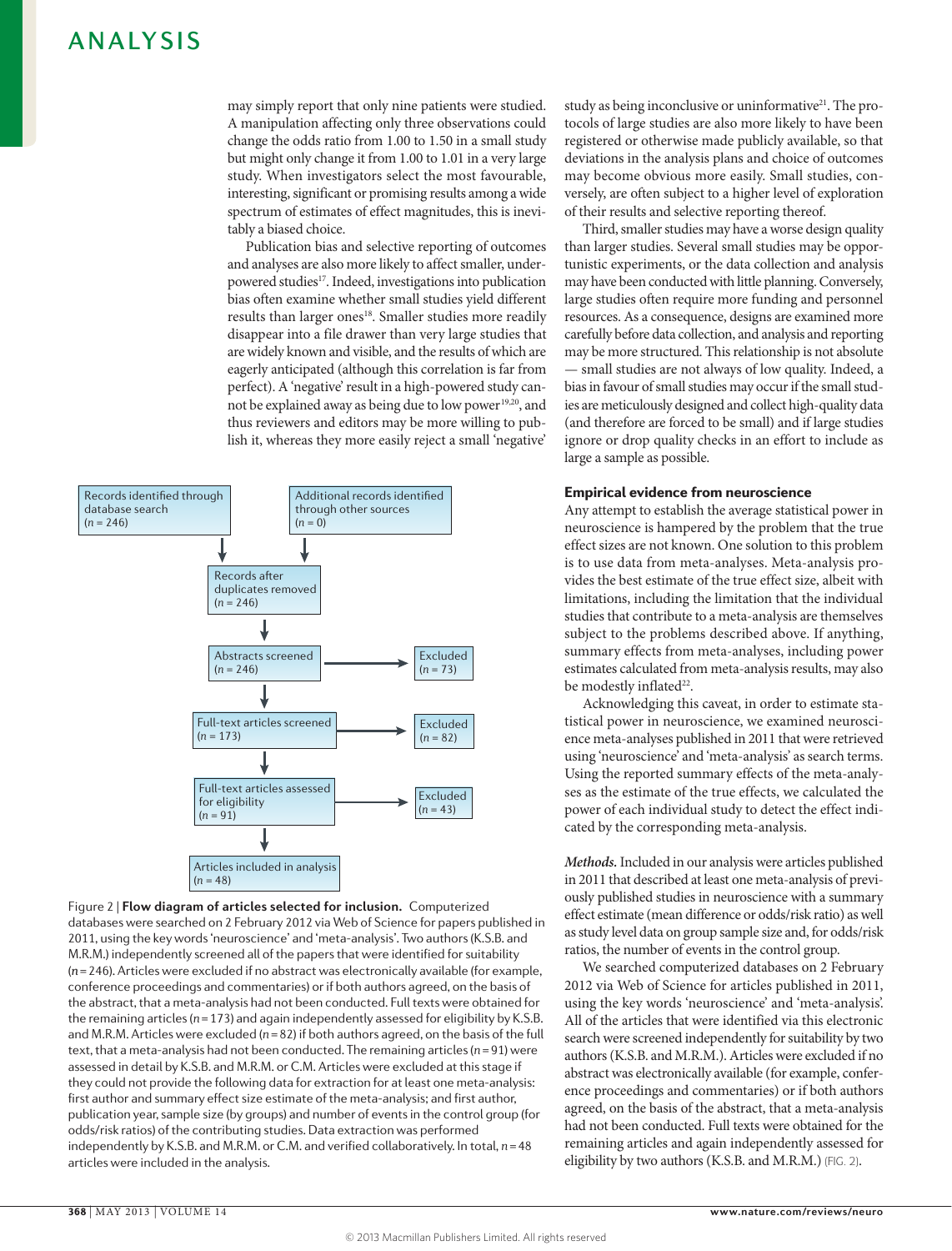Data were extracted from forest plots, tables and text. Some articles reported several meta-analyses. In those cases, we included multiple meta-analyses only if they contained distinct study samples. If several meta-analyses had overlapping study samples, we selected the most comprehensive (that is, the one containing the most studies) or, if the number of studies was equal, the first analysis presented in the article. Data extraction was independently performed by K.S.B. and either M.R.M. or C.M. and verified collaboratively.

The following data were extracted for each metaanalysis: first author and summary effect size estimate of the meta-analysis; and first author, publication year, sample size (by groups), number of events in the control group (for odds/risk ratios) and nominal significance  $(p<0.05, 'yes/no')$  of the contributing studies. For five articles, nominal study significance was unavailable and was therefore obtained from the original studies if they were electronically available. Studies with missing data (for example, due to unclear reporting) were excluded from the analysis.

The main outcome measure of our analysis was the achieved power of each individual study to detect the estimated summary effect reported in the corresponding meta-analysis to which it contributed, assuming an α level of 5%. Power was calculated using G\*Power software<sup>23</sup>. We then calculated the mean and median statistical power across all studies.

*Results.* Our search strategy identified 246 articles published in 2011, out of which 155 were excluded after an initial screening of either the abstract or the full text. Of the remaining 91 articles, 48 were eligible for inclusion in our analysis $24-71$ , comprising data from 49 meta-analyses and 730 individual primary studies. A flow chart of the article selection process is shown in FIG. 2, and the characteristics of included meta-analyses are described in TABLE 1.

Our results indicate that the median statistical power in neuroscience is 21%. We also applied a test for an excess of statistical significance<sup>72</sup>. This test has recently been used to show that there is an excess significance bias in the literature of various fields, including in studies of brain volume abnormalities<sup>73</sup>, Alzheimer's disease genetics<sup>70,74</sup> and cancer biomarkers<sup>75</sup>. The test revealed that the actual number (349) of nominally significant studies in our analysis was significantly higher than the number expected (254;  $p < 0.0001$ ). Importantly, these calculations assume that the summary effect size reported in each study is close to the true effect size, but it is likely that they are inflated owing to publication and other biases described above.

Interestingly, across the 49 meta-analyses included in our analysis, the average power demonstrated a clear bimodal distribution (FIG. 3). Most meta-analyses comprised studies with very low average power — almost 50% of studies had an average power lower than 20%. However, seven meta-analyses comprised studies with high (>90%) average power<sup>24,26,31,57,63,68,71</sup>. These seven meta-analyses were all broadly neurological in focus and were based on relatively small contributing studies — four out of the seven meta-analyses did not include any study with over 80 participants. If we exclude these 'outlying' meta-analyses, the median statistical power falls to 18%.

Small sample sizes are appropriate if the true effects being estimated are genuinely large enough to be reliably observed in such samples. However, as small studies are particularly susceptible to inflated effect size estimates and publication bias, it is difficult to be confident in the evidence for a large effect if small studies are the sole source of that evidence. Moreover, many meta-analyses show small-study effects on asymmetry tests (that is, smaller studies have larger effect sizes than larger ones) but nevertheless use random-effect calculations, and this is known to inflate the estimate of summary effects (and thus also the power estimates). Therefore, our power calculations are likely to be extremely optimistic<sup>76</sup>.

#### Empirical evidence from specific fields

One limitation of our analysis is the under-representation of meta-analyses in particular subfields of neuroscience, such as research using neuroimaging and animal models. We therefore sought additional representative metaanalyses from these fields outside our 2011 sampling frame to determine whether a similar pattern of low statistical power would be observed.

*Neuroimaging studies.* Most structural and volumetric MRI studies are very small and have minimal power to detect differences between compared groups (for example, healthy people versus those with mental health diseases). A cl ear excess significance bias has been demonstrated in studies of brain volume abnormalities<sup>73</sup>, and similar problems appear to exist in fMRI studies of the blood-oxygen-level-dependent response<sup>77</sup>. In order to establish the average statistical power of studies of brain volume abnormalities, we applied the same analysis as described above to data that had been previously extracted to assess the presence of an excess of significance bias<sup>73</sup>. Our results indicated that the median statistical power of these studies was 8% across 461 individual studies contributing to 41 separate meta-analyses, which were drawn from eight articles that were published between 2006 and 2009. Full methodological details describing how studies were identified and selected are available elsewhere<sup>73</sup>.

*Animal model studies.* Previous analyses of studies using animal models have shown that small studies consistently give more favourable (that is, 'positive') results than larger studies<sup>78</sup> and that study quality is inversely related to effect size<sup>79-82</sup>. In order to examine the average power in neuroscience studies using animal models, we chose a representative meta-analysis that combined data from studies investigating sex differences in water maze performance (number of studies  $(k) = 19$ , summary effect size Cohen's  $d = 0.49$ ) and radial maze performance  $(k=21,$  summary effect size  $d=0.69)$ <sup>80</sup>. The summary effect sizes in the two meta-analyses provide evidence for medium to large effects, with the male and female performance differing by 0.49 to 0.69 standard deviations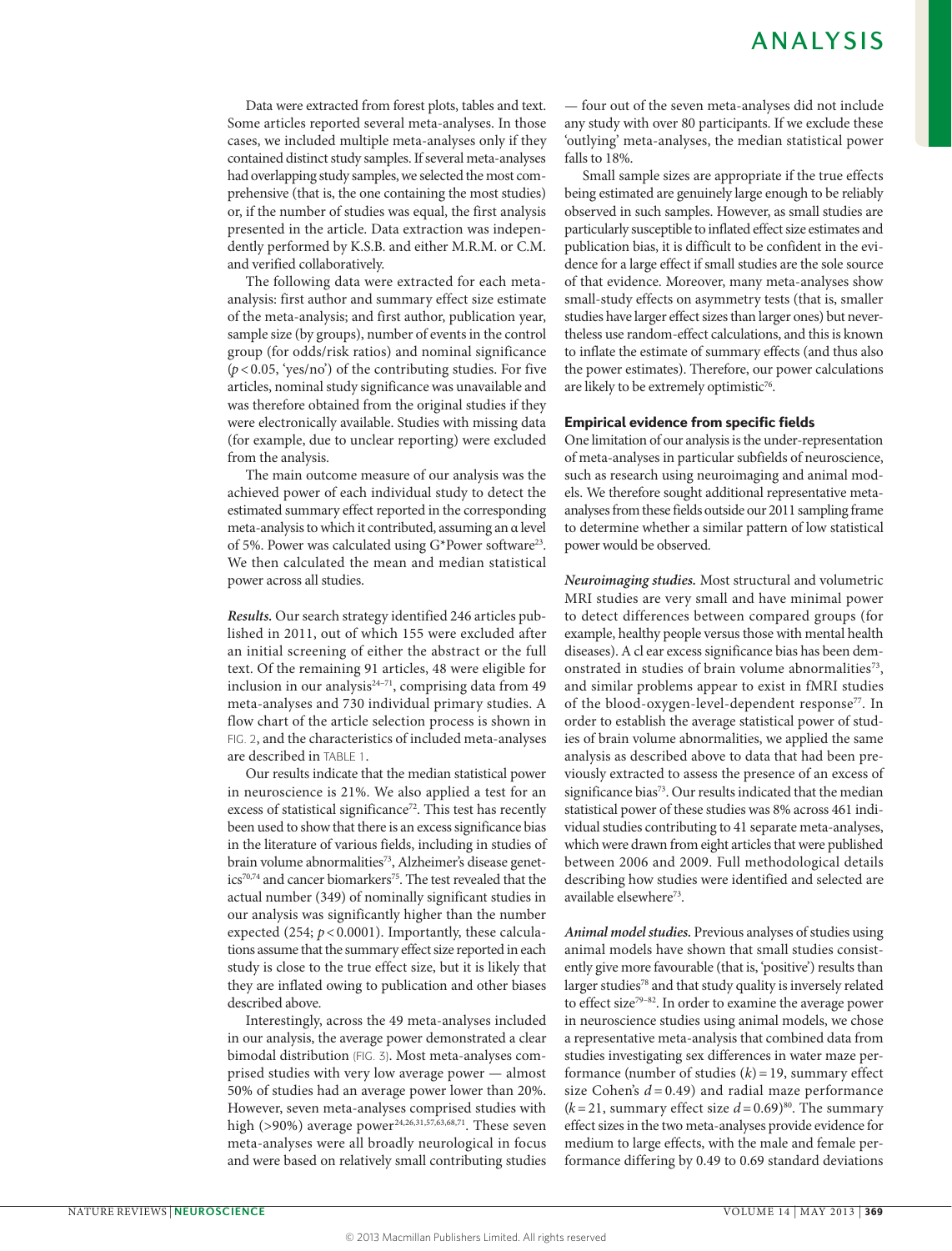| Table 1   Characteristics of included meta-analyses |                 |                                 |           |           |                                   |                     |             |
|-----------------------------------------------------|-----------------|---------------------------------|-----------|-----------|-----------------------------------|---------------------|-------------|
| First author of                                     | $\bf k$         | N<br><b>Summary effect size</b> |           |           |                                   | Power               | <b>Refs</b> |
| study                                               |                 | Median (range)                  | Cohen's d | <b>OR</b> | <b>Random or</b><br>fixed effects | Median (range)      |             |
| Babbage                                             | 13              | $48(24 - 67)$                   | $-1.11$   |           | Random                            | $0.96(0.74 - 0.99)$ | 24          |
| Bai                                                 | 18              | 322 (92-3152)                   |           | 1.47      | Random                            | $0.20(0.06 - 1.00)$ | 25          |
| Bjorkhem-Bergman                                    | $6\phantom{.}$  | $59(37 - 72)$                   | $-1.20$   |           | Random                            | $0.99(0.94 - 1.00)$ | 26          |
| <b>Bucossi</b>                                      | 21              | $85(19-189)$                    | 0.41      |           | Random                            | $0.46(0.13 - 0.79)$ | 27          |
| Chamberlain                                         | 11              | 53 (20 - 452)                   | $-0.51$   |           | <b>NA</b>                         | $0.54(0.33 - 1.00)$ | 28          |
| Chang                                               | 56              | $55(20-309)$                    | $-0.19$   |           | Random                            | $0.10(0.07 - 0.38)$ | 29          |
| Chang                                               | $6\phantom{.}$  | 616.5 (157-1492)                |           | 0.98      | Fixed                             | $0.05(0.05 - 0.06)$ | 30          |
| Chen                                                | 12              | 1193 (288-29573)                |           | 0.60      | Random                            | $0.92(0.13 - 1.00)$ | 31          |
| Chung                                               | 11              | 253 (129-703)                   |           | 0.67      | Fixed                             | $0.09(0.00 - 0.15)$ | 32          |
| Domellof                                            | 14              | 143.5 (42–5795)                 |           | 2.12      | Random                            | $0.47(0.00-1.00)$   | 33          |
| Etminan                                             | 14              | $109(31 - 753)$                 |           | 0.80      | Random                            | $0.08(0.05 - 0.23)$ | 34          |
| Feng                                                | $\overline{4}$  | 450 (370-1715)                  |           | 1.20      | Fixed                             | $0.16(0.09 - 0.42)$ | 35          |
| Green                                               | 17              | 69 (29 - 687)                   | $-0.59$   |           | Random                            | $0.65(0.34 - 1.00)$ | 36          |
| Han                                                 | 14              | 212 (40-4190)                   |           | 1.35      | Random                            | $0.12(0.05 - 0.95)$ | 37          |
| Hannestad                                           | 13              | $23(12-100)$                    | $-0.13$   |           | Random                            | $0.09(0.07 - 0.25)$ | 38          |
| Hua                                                 | 27              | 468 (114-1522)                  |           | 1.13      | Random                            | $0.09(0.06 - 0.22)$ | 39          |
| Lindson                                             | $\,8\,$         | 257 (48-1100)                   |           | 1.05      | Fixed                             | $0.05(0.05 - 0.06)$ | 40          |
| Liu                                                 | 12              | 563 (148-1956)                  |           | 1.04      | Fixed                             | $0.05(0.05 - 0.07)$ | 41          |
| Lui                                                 | $6\phantom{.}$  | 1678 (1033-9242)                |           | 0.89      | Fixed                             | $0.15(0.12 - 0.60)$ | 42          |
| MacKillop                                           | 57              | $52(18 - 227)$                  | 0.58      |           | Fixed                             | $0.51(0.21 - 0.99)$ | 43          |
| Maneeton                                            | 5               | $53(22-162)$                    |           | $1.67*$   | Random                            | $0.13(0.08 - 0.35)$ | 44          |
| Ohi                                                 | $6\phantom{.}6$ | 674 (200-2218)                  |           | 1.12      | Fixed                             | $0.10(0.07 - 0.24)$ | 45          |
| Olabi                                               | 14              | 68.5 (14-209)                   | $-0.40$   |           | Random                            | $0.34(0.13 - 0.83)$ | 46          |
| Oldershaw                                           | 10              | $65.5(40-126)$                  | $-0.51$   |           | Random                            | $0.53(0.35 - 0.79)$ | 47          |
| Oliver                                              | $\overline{7}$  | 156 (66-677)                    |           | 0.86      | Fixed                             | $0.07(0.06 - 0.17)$ | 48          |
| Peerbooms                                           | 36              | 229 (26-2913)                   |           | 1.26      | Random                            | $0.11(0.00 - 0.36)$ | 49          |
| Pizzagalli                                          | 22              | $16(8-44)$                      | 0.92      |           | Random                            | $0.44(0.19-0.90)$   | 50          |
| <b>Rist</b>                                         | 5               | 150 (99-626)                    |           | 2.06      | Random                            | $0.55(0.35 - 0.98)$ | 51          |
| Sexton                                              | 8               | 35 (20-208)                     | 0.43      |           | Fixed                             | $0.24(0.15 - 0.98)$ | 52          |
| Shum                                                | 11              | $40(24 - 129)$                  | 0.89      |           | Fixed                             | $0.78(0.54 - 0.93)$ | 53          |
| Sim                                                 | $\mathbf{2}$    | $72(46 - 98)$                   |           | $1.23*$   | Random                            | $0.07(0.07 - 0.08)$ | 54          |
| Song                                                | 12              | $85(32 - 279)$                  | 0.15      |           | $\sf NA$                          | $0.10(0.07 - 0.21)$ | 55          |
| Sun                                                 | 6               | 437.5 (158-712)                 |           | 1.93      | Fixed                             | $0.65(0.14 - 0.98)$ | 56          |
| Tian                                                | $\overline{4}$  | $50(32-63)$                     | 1.26      |           | $\sf NA$                          | $0.98(0.93 - 1.00)$ | 57          |
| Trzesniak                                           | 11              | 124 (55-279)                    |           | 1.98      | Random                            | $0.27(0.09 - 0.64)$ | 58          |
| Veehof                                              | $\,8\,$         | $58.5(19-156)$                  | 0.37      |           | Fixed                             | $0.26(0.12 - 0.60)$ | 59          |
| Vergouwen                                           | 24              | 223 (39-1015)                   |           | 0.83      | Random                            | $0.09(0.06 - 0.22)$ | 60          |
| Vieta                                               | $10\,$          | 212 (113-361)                   |           | $0.68*$   | Random                            | $0.27(0.16 - 0.39)$ | 61          |
| Wisdom                                              | 53              | 137 (20-7895)                   | $-0.14$   |           | NA                                | $0.12(0.06 - 1.00)$ | 62          |
| Witteman                                            | 26              | $28(15 - 80)$                   | $-1.41$   |           | Random                            | $0.94(0.66 - 1.00)$ | 63          |
| Woon                                                |                 | $30(8-68)$                      |           |           | Random                            | $0.36(0.11 - 0.69)$ |             |
| Xuan                                                | 24<br>20        | 348.5 (111-1893)                | $-0.60$   | $1.00\,$  | Random                            | $0.05(0.05 - 0.05)$ | 64<br>65    |
| Yang (cohort)                                       | $14\,$          | 296 (100-1968)                  |           | $1.38*$   | Random                            | $0.18(0.11 - 0.79)$ | 66          |
| Yang (case control)                                 |                 |                                 |           | 2.48      | Random                            |                     |             |
|                                                     | 7 <sup>7</sup>  | 126 (72-392)                    |           |           |                                   | $0.73(0.43 - 0.93)$ | 66          |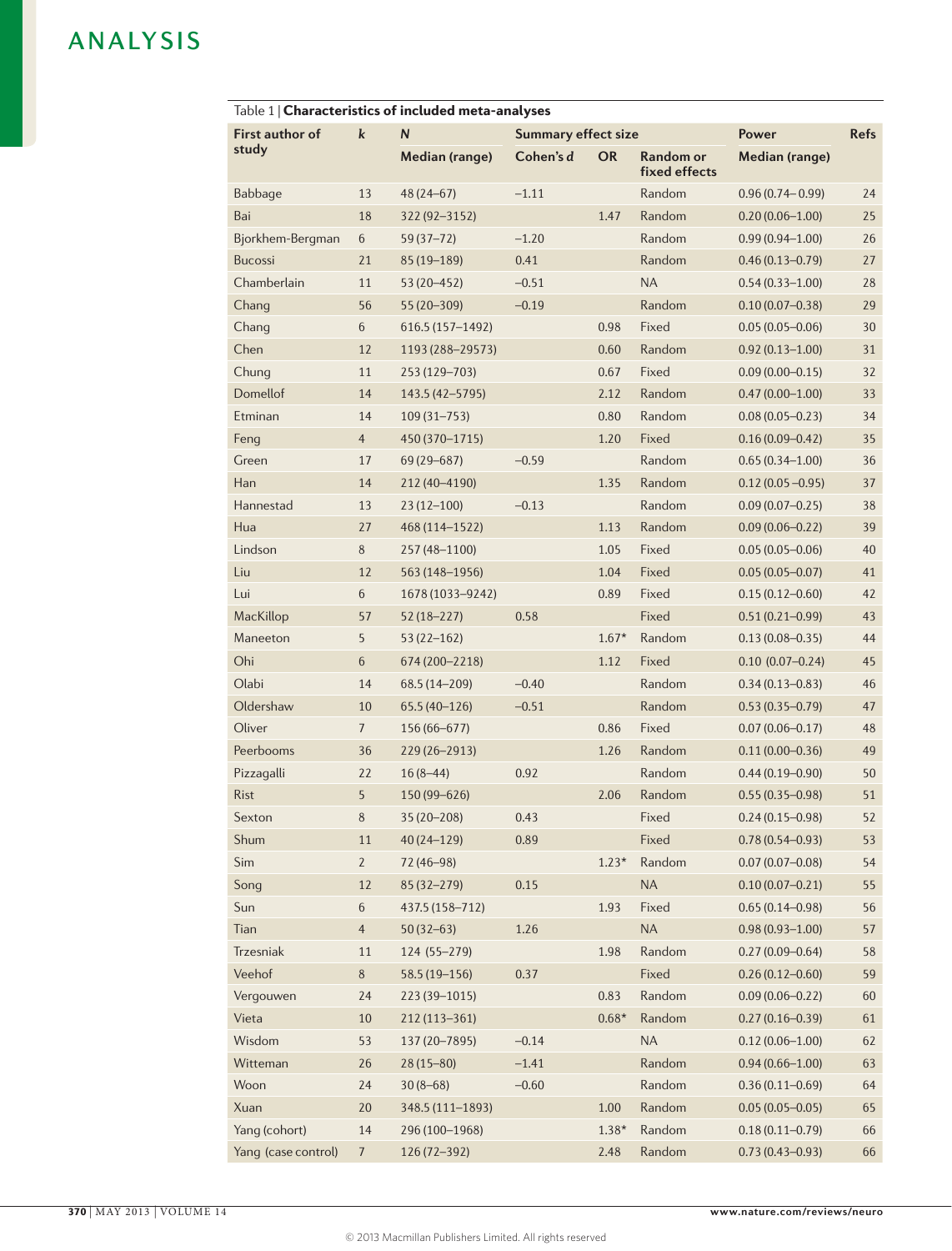| Table 1 (cont.)   Characteristics of included meta-analyses |    |                   |                            |           |                            |                          |             |  |  |
|-------------------------------------------------------------|----|-------------------|----------------------------|-----------|----------------------------|--------------------------|-------------|--|--|
| <b>Study</b>                                                | k  | N                 | <b>Summary effect size</b> |           |                            | Power                    | <b>Refs</b> |  |  |
|                                                             |    | Median (range)    | Cohen's d                  | <b>OR</b> | Random or<br>fixed effects | <b>Median</b><br>(range) |             |  |  |
| Yang                                                        | 3  | $51(18 - 205)$    | 0.67                       |           | <b>NA</b>                  | $0.65(0.27-1.00)$        | 67          |  |  |
| Yuan                                                        | 14 | 116.5 (19 - 1178) |                            | 4.98      | Fixed                      | $0.92(0.33 - 1.00)$      | 68          |  |  |
| Zafar                                                       | 8  | 78.5 (46-483)     |                            | $1.07*$   | Random                     | $0.05(0.00-0.06)$        | 69          |  |  |
| Zhang                                                       | 12 | 337.5 (39-901)    |                            | 1.27      | <b>Random</b>              | $0.14(0.01 - 0.30)$      | 70          |  |  |
| Zhu                                                         | 8  | $110(48 - 371)$   | 0.84                       |           | Random                     | $0.97(0.81 - 1.00)$      | 71          |  |  |

The choice of fixed or random effects model was made by the original authors of the meta-analysis. *k*, number of studies; NA, not available; OR, odds ratio. \* indicates the relative risk.

for water maze and radial maze, respectively. Our results indicate that the median statistical power for the water maze studies and the radial maze studies to detect these medium to large effects was 18% and 31%, respectively (TABLE 2). The average sample size in these studies was 22 animals for the water maze and 24 for the radial maze experiments. Studies of this size can only detect very large effects (*d*=1.20 for *n*=22, and *d*=1.26 for *n*=24) with 80% power — far larger than those indicated by the meta-analyses. These animal model studies were therefore severely underpowered to detect the summary effects indicated by the meta-analyses. Furthermore, the summary effects are likely to be inflated estimates of the true effects, given the problems associated with small studies described above.

The results described in this section are based on only two meta-analyses, and we should be appropriately cautious in extrapolating from this limited evidence. Nevertheless, it is notable that the results are so consistent with those observed in other fields, such as the neuroimaging and neuroscience studies that we have described above.

#### Implications

*Implications for the likelihood that a research finding reflects a true effect.* Our results indicate that the average statistical power of studies in the field of neuroscience is probably no more than between ~8% and ~31%, on the basis of evidence from diverse subfields within neuro-science. If the low average power we observed across these studies is typical of the neuroscience literature as a whole, this has profound implications for the field. A major implication is that the likelihood that any nominally significant finding actually reflects a true effect is small. As explained above, the probability that a research finding reflects a true effect (PPV) decreases as statistical power decreases for any given pre-study odds (R) and a fixed type I error level. It is easy to show the impact that this is likely to have on the reliability of findings. FIGURE 4 shows how the PPV changes for a range of values for R and for a range of v alues for the average power in a field. For effects that are genuinely non-null, FIG. 5 shows the degree to which an effect size estimate is likely to be inflated in initial studies — owing to the winner's curse phenomenon — for a range of values for statistical power.

 The estimates shown in FIGS 4,5 are likely to be optimistic, however, because they assume that statistical power and R are the only considerations in determining the probability that a research finding reflects a true effect. As we have already discussed, several other biases are also likely to reduce the probability that a research finding reflects a true effect. Moreover, the summary effect size estimates that we used to determine the statistical power of individual studies are themselves likely to be inflated owing to bias — our excess of significance test provided clear evidence for this. Therefore, the average statistical power of studies in our analysis may in fact be even lower than the 8–31% range we observed.

*Ethical implications.* Low average power in neuroscience studies also has ethical implications. In our analysis of animal model studies, the average sample size of 22 animals for the water maze experiments was only sufficient to detect an effect size of  $d = 1.26$  with



**neuroscience meta-analyses.** The figure shows a Figure 3 | **Median power of studies included in**  histogram of median study power calculated for each of the *n*=49 meta-analyses included in our analysis, with the number of meta-analyses (*N*) on the left axis and percent of meta-analyses (%) on the right axis. There is a clear bimodal distribution; *n*=15 (31%) of the meta-analyses comprised studies with median power of less than 11%, whereas *n*=7 (14%) comprised studies with high average power in excess of 90%. Despite this bimodality, most meta-analyses comprised studies with low statistical power: *n*=28 (57%) had median study power of less than 31%. The meta-analyses  $(n=7)$  that comprised studies with high average power in excess of 90% had their broadly neurological subject matter in common.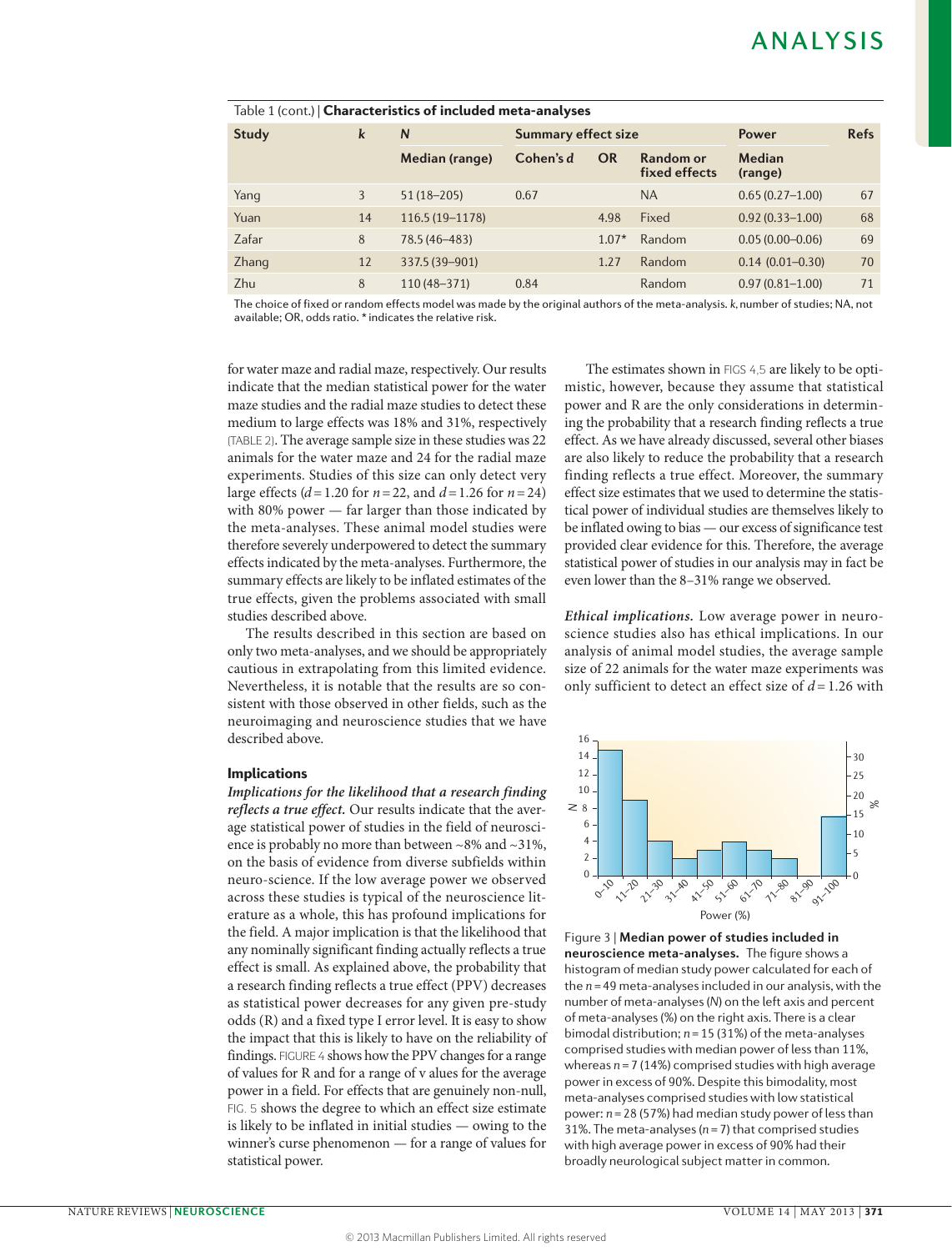| Table 2   Sample size required to detect sex differences in water maze and radial maze performance |     |     |                                                           |               |                                 |            |  |
|----------------------------------------------------------------------------------------------------|-----|-----|-----------------------------------------------------------|---------------|---------------------------------|------------|--|
| used                                                                                               |     |     | <b>Typical N per study</b>                                |               | Detectable effect for typical N |            |  |
|                                                                                                    |     |     | Mean                                                      | <b>Median</b> | 80% power                       | 95% power  |  |
| Water maze<br>420                                                                                  | 134 | 220 | 22                                                        | 20            | $d = 1.26$                      | $d = 1.62$ |  |
| Radial maze 514                                                                                    | 68  | 112 | 24                                                        | 20            | $d = 1.20$                      | $d = 1.54$ |  |
|                                                                                                    |     |     | Total animals Required N per study<br>80% power 95% power |               |                                 |            |  |

Meta-analysis indicated an effect size of Cohen's *d*=0.49 for water maze studies and *d*=0.69 for radial maze studies.

80% power, and the average sample size of 24 animals for the radial maze experiments was only sufficient to detect an effect size of *d*=1.20. In order to achieve 80% power to detect, in a single study, the most probable true effects as indicated by the meta-analysis, a sample size of 134 animals would be required for the water maze experiment (assuming an effect size of  $d = 0.49$ ) and 68 animals for the radial maze experiment (assuming an effect size of  $d = 0.69$ ); to achieve 95% power, these sample sizes would need to increase to 220 and 112, respectively. What is particularly striking, however, is the inefficiency of a continued reliance on small sample sizes. Despite the apparently large numbers of animals required to achieve acceptable statistical power in these



pre-study odds of association for different levels of Figure 4 | **Positive predictive value as a function of the statistical power.** The probability that a research finding reflects a true effect — also known as the positive predictive value (PPV) — depends on both the pre-study odds of the effect being true (the ratio R of 'true effects' over 'null effects' in the scientific field) and the study's statistical power. The PPV can be calculated for given values of statistical power ( $1 - \beta$ ), pre-study odds ratio (R) and type I error rate (α), using the formula PPV =  $([1 - \beta] \times R)$ ⁄ ([1− β]×R+α). The median statistical power of studies in the neuroscience field is optimistically estimated to be between ~8% and ~31%. The figure illustrates how low statistical power consistent with this estimated range (that is, between 10% and 30%) detrimentally affects the association between the probability that a finding reflects a true effect (PPV) and pre-study odds, assuming  $\alpha$  = 0.05. Compared with conditions of appropriate statistical power (that is, 80%), the probability that a research finding reflects a true effect is greatly reduced for 10% and 30% power, especially if pre-study odds are low. Notably, in an exploratory research field such as much of neuroscience, the pre-study odds are often low.

experiments, the total numbers of animals actually used in the studies contributing to the meta-analyses were even larger: 420 for the water maze experiments and 514 for the radial maze experiments.

There is ongoing debate regarding the appropriate balance to strike between using as few animals as possible in experiments and the need to obtain robust, reliable findings. We argue that it is important to appreciate the waste associated with an underpowered study — even a study that achieves only 80% power still presents a 20% possibility that the animals have been sacrificed without the study detecting the underlying true effect. If the average power in neuroscience animal model studies is between 20–30%, as we observed in our analysis above, the ethical implications are clear.

Low power therefore has an ethical dimension unreliable research is inefficient and wasteful. This applies to both human and animal research. The principles of the 'three Rs' in animal research (reduce, refine and replace)<sup>83</sup> require appropriate experimental design and statistics — both too many and too few animals present an issue as they reduce the value of research outputs. A requirement for sample size and power calculation is included in the Animal Research: Reporting *In Vivo* Experiments  $(ARRIVE)$  guidelines $84$ , but such calculations require a clear appreciation of the expected magnitude of effects being sought.

Of course, it is also wasteful to continue data collection once it is clear that the effect being sought does not exist or is too small to be of interest. That is, studies are not just wasteful when they stop too early, they are also wasteful when they stop too late. Planned, sequential analyses are sometimes used in large clinical trials when there is considerable expense or potential harm associated with testing participants. Clinical trials may be stopped prematurely in the case of serious adverse effects, clear beneficial effects (in which case it would be unethical to continue to allocate participants to a placebo condition) or if the interim effects are so unimpressive that any prospect of a positive result with the planned sample size is extremely unlikely<sup>85</sup>. Within a significance testing framework, such interim analyses — and the protocol for stopping — must be planned for the assumptions of significance testing to hold. Concerns have been raised as to whether stopping trials early is ever justified given the tendency for such a practice to produce inflated effect size estimates<sup>86</sup>. Furthermore, the decision process around stopping is not often fully disclosed, increasing the scope for researcher degrees of freedom<sup>86</sup>. Alternative approaches exist. For example, within a Bayesian framework, one can monitor the Bayes factor and simply stop testing when the evidence is conclusive or when resources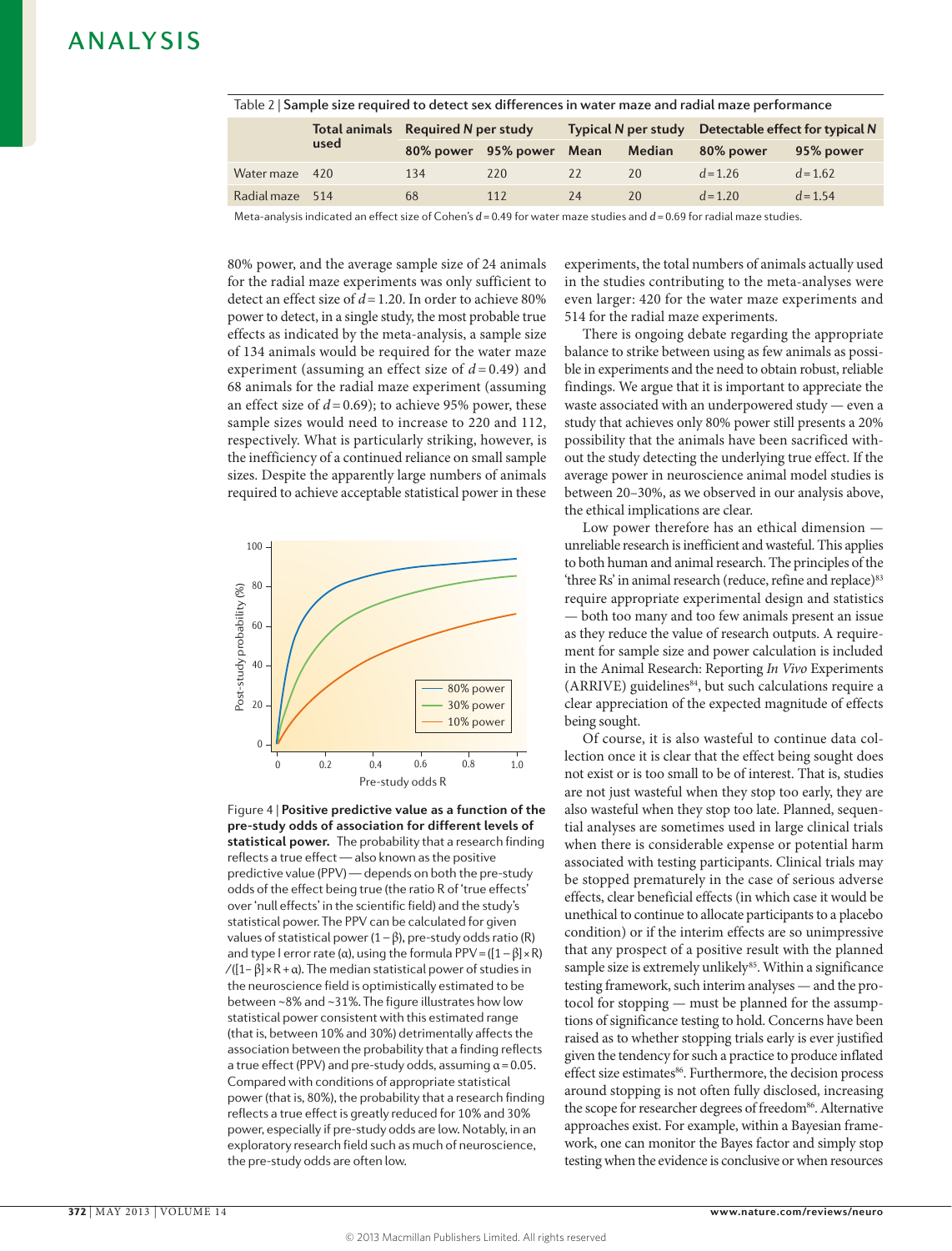

**Nature Reviews** | **Neuroscience a function of statistical power.** The winner's curse Figure 5 | **The winner's curse: effect size inflation as**  refers to the phenomenon that studies that find evidence of an effect often provide inflated estimates of the size of that effect. Such inflation is expected when an effect has to pass a certain threshold — such as reaching statistical significance — in order for it to have been 'discovered'. Effect inflation is worst for small, low-powered studies, which can only detect effects that happen to be large. If, for example, the true effect is medium-sized, only those small studies that, by chance, estimate the effect to be large will pass the threshold for discovery (that is, the threshold for statistical significance, which is typically set at  $p < 0.05$ ). In practice, this means that research findings of small studies are biased in favour of inflated effects. By contrast, large, high-powered studies can readily detect both small and large effects and so are less biased, as both over- and underestimations of the true effect size will pass the threshold for 'discovery'. We optimistically estimate the median statistical power of studies in the neuroscience field to be between ~8% and ~31%. The figure shows simulations of the winner's curse (expressed on the y-axis as relative bias of research findings). These simulations suggest that initial effect estimates from studies powered between ~ 8% and ~31% are likely to be inflated by 25% to 50% (shown by the arrows in the figure). Inflated effect estimates make it difficult to determine an adequate sample size for replication studies, increasing the probability of type II errors. Figure is modified, with permission, from REF. 103 © (2007) Cell Press.

are expended<sup>87</sup>. Similarly, adopting conservative priors can substantially reduce the likelihood of claiming that an effect exists when in fact it does not<sup>85</sup>. At present, significance testing remains the dominant framework within neuroscience, but the flexibility of alternative (for example, Bayesian) approaches means that they should be taken seriously by the field.

#### Conclusions and future directions

A consequence of the remarkable growth in neuroscience over the past 50 years has been that the effects we now seek in our experiments are often smaller and more subtle than before as opposed to when mostly easily discernible 'low-hanging fruit' were targeted. At the same time, computational analysis of very large datasets is now relatively straightforward, so that an enormous number of tests can be run in a short time on the same dataset. These dramatic advances in the flexibility of research design and analysis have occurred without accompanying changes to other aspects of research design, particularly power. For example, the average sample size has not changed substantially over time<sup>88</sup> despite the fact that neuroscientists are likely to be pursuing smaller effects. The increase in research flexibility and the complexity of study designs<sup>89</sup> combined with the stability of sample size and search for increasingly subtle effects has a disquieting consequence: a dramatic increase in the likelihood that statistically significant findings are spurious. This may be at the root of the recent replication failures in the preclinical literature<sup>8</sup> and the correspondingly poor translation of these findings into humans<sup>90</sup>.

Low power is a problem in practice because of the normative publishing standards for producing novel, significant, clean results and the ubiquity of null hypothesis significance testing as the means of evaluating the truth of research findings. As we have shown, these factors result in biases that are exacerbated by low power. Ultimately, these biases reduce the reproducibility of neuroscience findings and negatively affect the validity of the accumulated findings. Unfortunately, publishing and reporting practices are unlikely to change rapidly. Nonetheless, existing scientific practices can be improved with small changes or additions that approximate key features of the idealized model<sup>4,91,92</sup>. We provide a summary of recommendations for future research practice in BOX 2.

*Increasing disclosure.* False positives occur more frequently and go unnoticed when degrees of freedom in data analysis and reporting are undisclosed<sup>5</sup>. Researchers can improve confidence in published reports by noting in the text: "We report how we determined our sample size, all data exclusions, all data manipulations, and all measures in the study."7 When such a statement is not possible, disclosure of the rationale and justification of deviations from what should be common practice (that is, reporting sample size, data exclusions, manipulations and measures) will improve readers' understanding and interpretation of the reported effects and, therefore, of what level of confidence in the reported effects is appropriate. In clinical trials, there is an increasing requirement to adhere to the Consolidated Standards of Reporting Trials ([CONSORT\)](http://www.consort-statement.org/), and the same is true for systematic reviews and meta-analyses, for which the Preferred Reporting Items for Systematic Reviews and Meta-Analyses ([PRISMA\)](http://www.prisma-statement.org/) guidelines are now being adopted. A number of reporting guidelines have been produced for application to diverse study designs and tools, and an updated list is maintained by the EQUATOR Network<sup>93</sup>. A ten-item checklist of study quality has been developed by the Collaborative Approach to Meta-Analysis and Review of Animal Data in Experimental Stroke ([CAMARADES\)](http://www.camarades.info/), but to the best of our knowledge, this checklist is not yet widely used in primary studies.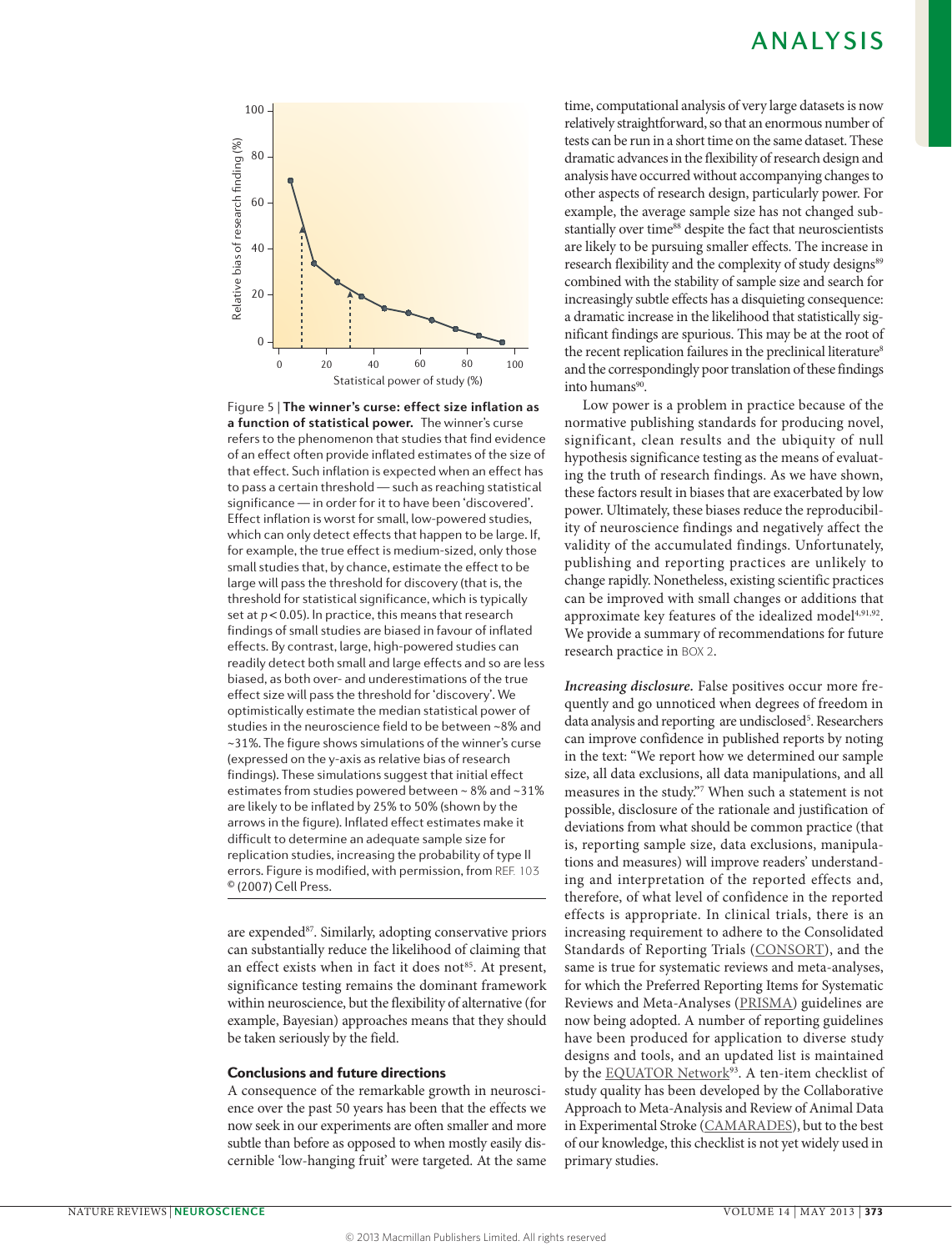#### Box 2 | Recommendations for researchers

#### **Perform an a priori power calculation**

Use the existing literature to estimate the size of effect you are looking for and design your study accordingly. If time or financial constraints mean your study is underpowered, make this clear and acknowledge this limitation (or limitations) in the interpretation of your results.

#### **Disclose methods and findings transparently**

If the intended analyses produce null findings and you move on to explore your data in other ways, say so. Null findings locked in file drawers bias the literature, whereas exploratory analyses are only useful and valid if you acknowledge the caveats and limitations.

#### **Pre-register your study protocol and analysis plan**

Pre-registration clarifies whether analyses are confirmatory or exploratory, encourages well-powered studies and reduces opportunities for non-transparent data mining and selective reporting. Various mechanisms for this exist (for example, the Open Science [Framework](http://openscienceframework.org/)).

#### **Make study materials and data available**

Making research materials available will improve the quality of studies aimed at replicating and extending research findings. Making raw data available will enhance opportunities for data aggregation and meta-analysis, and allow external checking of analyses and results.

#### **Work collaboratively to increase power and replicate findings**

Combining data increases the total sample size (and therefore power) while minimizing the labour and resource impact on any one contributor. Large-scale collaborative consortia in fields such as human genetic epidemiology have transformed the reliability of findings in these fields.

> *Registration of confirmatory analysis plan.* Both exploratory and confirmatory research strategies are legitimate and useful. However, presenting the result of an exploratory analysis as if it arose from a confirmatory test inflates the chance that the result is a false positive. In particular, *p*-values lose their diagnostic value if they are not the result of a pre-specified analysis plan for which all results are reported. Pre-registration — and, ultimately, full reporting of analysis plans — clarifies the distinction between confirmatory and exploratory analysis, encourages well-powered studies (at least in the case of confirmatory analyses) and reduces the file-drawer effect. These subsequently reduce the likelihood of false positive accumulation. The Open Science Framework [\(OSF]( http://openscienceframework.org/)) offers a registration mechanism for scientific research. For observational studies, it would be useful to register datasets in detail, so that one can be aware of how extensive the multiplicity and complexity of analyses can be<sup>94</sup>.

> *Improving availability of materials and data.* Making research materials available will improve the quality of studies aimed at replicating and extending research findings. Making raw data available will improve data aggregation methods and confidence in reported results. There are multiple repositories for making data more widely available, such as The Dataverse Network [Project](http://thedata.org) and [Dryad](http://datadryad.org/)) for data in general and others such as [OpenfMRI](http://www.openfmri.org/), [INDI](http://fcon_1000.projects.nitrc.org/) and [OASIS](http://www.oasis-open.org) for neuroimaging data in particular. Also, commercial repositories (for example, [figshare\)](http://figshare.com/) offer means for sharing data and other research materials. Finally, the [OSF](http://openscienceframework.org/) offers infrastructure for documenting, archiving and sharing

data within collaborative teams and also making some or all of those research materials publicly available. Leading journals are increasingly adopting policies for making data, protocols and analytical codes available, at least for some types of studies. However, these policies are uncommonly adhered to<sup>95</sup>, and thus the ability for independent experts to repeat published analysis remains low<sup>96</sup>.

*Incentivizing replication.* Weak incentives for conducting and publishing replications are a threat to identifying false positives and accumulating precise estimates of research findings. There are many ways to alter replication incentives<sup>97</sup>. For example, journals could offer a submission option for registered replications of important research results (see, for example, a possible new submission format for *Cortex*98). Groups of researchers can also collaborate on performing one or many replications to increase the total sample size (and therefore the statistical power) achieved while minimizing the labour and resource impact on any one contributor. Adoption of the gold standard of large-scale collaborative consortia and extensive replication in fields such as human genome epidemiology has transformed the reliability of the produced findings. Although previously almost all of the proposed candidate gene associations from small studies were false<sup>99</sup> (with some exceptions<sup>100</sup>), collaborative consortia have substantially improved power, and the replicated results can be considered highly reliable. In another example, in the field of psychology, the Reproducibility Project is a collaboration of more than 100 researchers aiming to estimate the reproducibility of psychological science by replicating a large sample of studies published in 2008 in three psychology journals<sup>92</sup>. Each individual research study contributes just a small portion of time and effort, but the combined effect is substantial both for accumulating replications and for generating an empirical estimate of reproducibility.

*Concluding remarks.* Small, low-powered studies are endemic in neuroscience. Nevertheless, there are reasons to be optimistic. Some fields are confronting the problem of the poor reliability of research findings that arises from low-powered studies. For example, in genetic epidemiology sample sizes increased dramatically with the widespread understanding that the effects being sought are likely to be extremely small. This, together with an increasing requirement for strong statistical evidence and independent replication, has resulted in far more reliable results. Moreover, the pressure for emphasizing significant results is not absolute. For example, the Proteus phenomenon<sup>101</sup> suggests that refuting early results can be attractive in fields in which data can be produced rapidly. Nevertheless, we should not assume that science is effectively or efficiently self-correcting<sup>102</sup>. There is now substantial evidence that a large proportion of the evidence reported in the scientific literature may be unreliable. Acknowledging this challenge is the first step towards addressing the problematic aspects of current scientific practices and identifying effective solutions.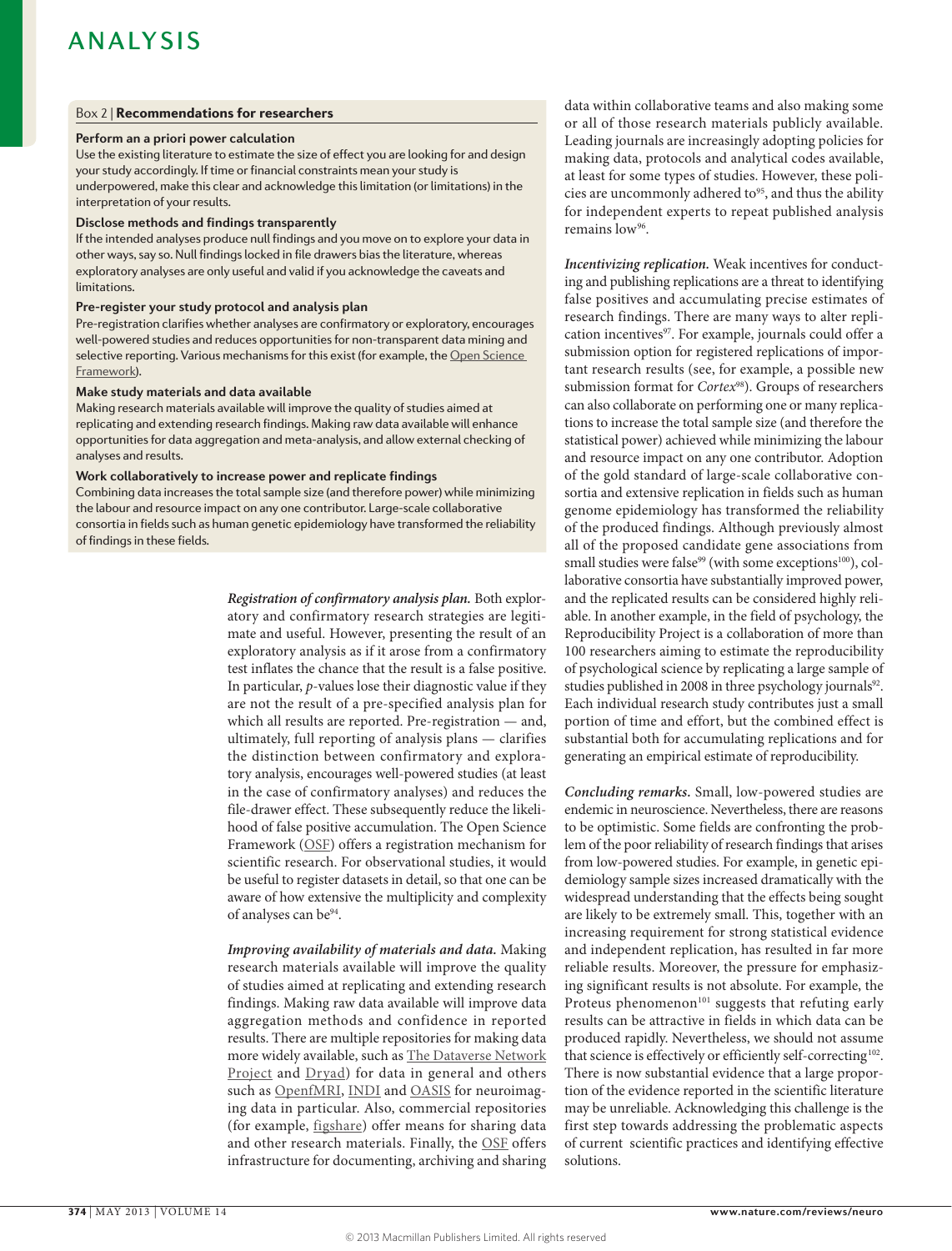- 1. Ioannidis, J. P. Why most published research findings are false. *PLoS Med.* **2**, e124 (2005). **This study demonstrates that many (and possibly most) of the conclusions drawn from biomedical research are probably false. The reasons for this include using flexible study designs and flexible statistical analyses and running small studies with low statistical power.**
- 2. Fanelli, D. Negative results are disappearing from most disciplines and countries. *Scientometrics* **90**, 891–904 (2012).
- 3. Greenwald, A. G. Consequences of prejudice against the null hypothesis. *Psychol. Bull.* **82**, 1–20 (1975). 4. Nosek, B. A., Spies, J. R. & Motyl, M. Scientific utopia:
- II. Restructuring incentives and practices to promote truth over publishability. *Perspect. Psychol. Sci.* **7**, 615–631 (2012).
- 5. Simmons, J. P., Nelson, L. D. & Simonsohn, U. Falsepositive psychology: undisclosed flexibility in data collection and analysis allows presenting anything as significant. *Psychol. Sci.* **22**, 1359–1366 (2011). **This article empirically illustrates that flexible study designs and data analysis dramatically increase the possibility of obtaining a nominally significant result. However, conclusions drawn from these results are almost certainly false.**
- 6. Sullivan, P. F. Spurious genetic associations. *Biol. Psychiatry* **61**, 1121–1126 (2007).
- 7. Begley, C. G. & Ellis, L. M. Drug development: raise standards for preclinical cancer research. *Nature* **483**, 531–533 (2012).
- 8. Prinz, F., Schlange, T. & Asadullah, K. Believe it or not: how much can we rely on published data on potential drug targets? *Nature Rev. Drug Discov.* **10**, 712 (2011).
- 9. Fang, F. C. & Casadevall, A. Retracted science and the retraction index. *Infect. Immun.* **79**, 3855–3859 (2011).
- 10. Munafo, M. R., Stothart, G. & Flint, J. Bias in genetic association studies and impact factor. *Mol. Psychiatry*  **14**, 119–120 (2009).
- 11. Sterne, J. A. & Davey Smith, G. Sifting the evidence what's wrong with significance tests? *BMJ* **322**, 226–231 (2001).
- 12. Ioannidis, J. P. A., Tarone, R. & McLaughlin, J. K. The false-positive to false-negative ratio in epidemiologic studies. *Epidemiology* **22**, 450–456 (2011).
- 13. Ioannidis, J. P. A. Why most discovered true associations are inflated. *Epidemiology* **19**, 640–648 (2008).
- 14. Tversky, A. & Kahneman, D. Belief in the law of small numbers. *Psychol. Bull.* **75**, 105–110 (1971).
- 15. Masicampo, E. J. & Lalande, D. R. A peculiar prevalence of *p* values just below .05. *Q. J. Exp. Psychol.* **65**, 2271–2279 (2012).
- 16. Carp, J. The secret lives of experiments: methods reporting in the fMRI literature. *Neuroimage* **63**, 289–300 (2012).

#### **This article reviews methods reporting and methodological choices across 241 recent fMRI studies and shows that there were nearly as many unique analytical pipelines as there were studies. In addition, many studies were underpowered to detect plausible effects.**

- 17. Dwan, K. *et al.* Systematic review of the empirical evidence of study publication bias and outcome reporting bias. *PLoS ONE* **3**, e3081 (2008).
- 18. Sterne, J. A. *et al.* Recommendations for examining and interpreting funnel plot asymmetry in meta-analyses of randomised controlled trials. *BMJ* **343**, d4002 (2011).
- 19. Joy-Gaba, J. A. & Nosek, B. A. The surprisingly limited malleability of implicit racial evaluations. *Soc. Psychol.*  **41**, 137–146 (2010).
- 20. Schmidt, K. & Nosek, B. A. Implicit (and explicit) racial attitudes barely changed during Barack Obama's presidential campaign and early presidency. *J. Exp. Soc. Psychol.* **46**, 308–314 (2010).
- 21. Evangelou, E., Siontis, K. C., Pfeiffer, T. & Ioannidis, J. P. Perceived information gain from randomized trials correlates with publication in highimpact factor journals. *J. Clin. Epidemiol.* **65**, 1274–1281 (2012).
- 22. Pereira, T. V. & Ioannidis, J. P. Statistically significant meta-analyses of clinical trials have modest credibility and inflated effects. *J. Clin. Epidemiol.* **64**, 1060–1069 (2011).
- 23. Faul, F., Erdfelder, E., Lang, A. G. & Buchner, A. G\*Power 3: a flexible statistical power analysis program for the social, behavioral, and biomedical sciences. *Behav. Res. Methods* **39**, 175–191 (2007).
- 24. Babbage, D. R. *et al.* Meta-analysis of facial affect recognition difficulties after traumatic brain injury. *Neuropsychology* **25**, 277–285 (2011).
- 25. Bai, H. Meta-analysis of 5, 10-methylenetetrahydrofolate reductase gene poymorphism as a risk factor for ischemi cerebrovascular disease in a Chinese Han population. *Neural Regen. Res.* **6**, 277–285 (2011).
- 26. Bjorkhem-Bergman, L., Asplund, A. B. & Lindh, J. D. Metformin for weight reduction in non-diabetic patients on antipsychotic drugs: a systematic review and meta-analysis. *J. Psychopharmacol.* **25**, 299–305 (2011).
- 27. Bucossi, S. *et al.* Copper in Alzheimer's disease: a meta-analysis of serum, plasma, and cerebrospinal fluid studies. *J. Alzheimers Dis.* **24**, 175–185 (2011).
- 28. Chamberlain, S. R. *et al.* Translational approaches to frontostriatal dysfunction in attention-deficit/ hyperactivity disorder using a computerized neuropsychological battery. *Biol. Psychiatry* **69**,
- 1192–1203 (2011). 29. Chang, W. P., Arfken, C. L., Sangal, M. P. & Boutros, N. N. Probing the relative contribution of the first and second responses to sensory gating indices: a meta-analysis. *Psychophysiology* **48**, 980–992 (2011).
- 30. Chang, X. L. *et al.* Functional parkin promoter polymorphism in Parkinson's disease: new data and meta-analysis. *J. Neurol. Sci.* **302**, 68–71 (2011).
- 31. Chen, C. *et al.* Allergy and risk of glioma: a meta-analysis. *Eur. J. Neurol.* **18**, 387–395 (2011). 32. Chung, A. K. & Chua, S. E. Effects on prolongation of
- Bazett's corrected QT interval of seven secondgeneration antipsychotics in the treatment of schizophrenia: a meta-analysis. *J. Psychopharmacol.*  **25**, 646–666 (2011).
- 33. Domellof, E., Johansson, A. M. & Ronnqvist, L. Handedness in preterm born children: a systematic review and a meta-analysis. *Neuropsychologia* **49**, 2299–2310 (2011).
- 34. Etminan, N., Vergouwen, M. D., Ilodigwe, D. & Macdonald, R. L. Effect of pharmaceutical treatment on vasospasm, delayed cerebral ischemia, and clinical outcome in patients with aneurysmal subarachnoid hemorrhage: a systematic review and meta-analysis. *J. Cereb. Blood Flow Metab.* **31**, 1443–1451 (2011).
- 35. Feng, X. L. *et al.* Association of FK506 binding protein 5 (*FKBP5*) gene rs4713916 polymorphism with mood disorders: a meta-analysis. *Acta Neuropsychiatr.* **23**, 12–19 (2011).
- Green, M. J., Matheson, S. L., Shepherd, A., Weickert, C. S. & Carr, V. J. Brain-derived neurotrophic factor levels in schizophrenia: a systematic review with meta-analysis. *Mol. Psychiatry* **16**, 960–972 (2011).
- 37. Han, X. M., Wang, C. H., Sima, X. & Liu, S. Y. Interleukin-6–74G/C polymorphism and the risk of Alzheimer's disease in Caucasians: a meta-analysis.
- *Neurosci. Lett.* **504**, 4–8 (2011). 38. Hannestad, J., DellaGioia, N. & Bloch, M. The effect of antidepressant medication treatment on serum levels of inflammatory cytokines: a meta-analysis. *Neuropsychopharmacology* **36**, 2452–2459 (2011).
- 39. Hua, Y., Zhao, H., Kong, Y. & Ye, M. Association between the *MTHFR* gene and Alzheimer's disease: a meta-analysis. *Int. J. Neurosci.* **121**, 462–471 (2011).
- 40. Lindson, N. & Aveyard, P. An updated meta-analysis of nicotine preloading for smoking cessation: investigating mediators of the effect.
- *Psychopharmacology* **214**, 579–592 (2011). 41. Liu, H. *et al.* Association of 5-HTT gene polymorphisms with migraine: a systematic review and
- meta-analysis. *J. Neurol. Sci.* **305**, 57–66 (2011). 42. Liu, J. *et al. PITX3* gene polymorphism is associated with Parkinson's disease in Chinese population. *Brain Res.* **1392**, 116–120 (2011).
- 43. MacKillop, J. *et al.* Delayed reward discounting and addictive behavior: a meta-analysis. *Psychopharmacology* **216**, 305–321 (2011).
- Maneeton, N., Maneeton, B., Srisurapanont, M. & Martin, S. D. Bupropion for adults with attentiondeficit hyperactivity disorder: meta-analysis of randomized, placebo-controlled trials. *Psychiatry Clin. Neurosci.* **65**, 611–617 (2011). 45. Ohi, K. *et al.* The *SIGMAR1* gene is associated with a risk of schizophrenia and activation of the prefrontal cortex. *Prog. Neuropsychopharmacol. Biol. Psychiatry* **35**, 1309–1315 (2011).
- 46. Olabi, B. *et al.* Are there progressive brain changes in schizophrenia? A meta-analysis of structural magnetic resonance imaging studies. *Biol. Psychiatry* **70**, 88–96 (2011).
- 47. Oldershaw, A. *et al.* The socio-emotional processing stream in Anorexia Nervosa. *Neurosci. Biobehav. Rev.*  **35**, 970–988 (2011).
- 48. Oliver, B. J., Kohli, E. & Kasper, L. H. Interferon therapy in relapsing-remitting multiple sclerosis: a systematic review and meta-analysis of the comparative trials. *J. Neurol. Sci.* **302**, 96–105 (2011).
- 49. Peerbooms, O. L. *et al.* Meta-analysis of MTHFR gene variants in schizophrenia, bipolar disorder and unipolar depressive disorder: evidence for a common genetic vulnerability? *Brain Behav. Immun.* **25**, 1530–1543 (2011).
- 50. Pizzagalli, D. A. Frontocingulate dysfunction in depression: toward biomarkers of treatment response. *Neuropsychopharmacology* **36**, 183–206 (2011). 51. Rist, P. M., Diener, H. C., Kurth, T. & Schurks, M.
- Migraine, migraine aura, and cervical artery dissection: a systematic review and meta-analysis. *Cephalalgia* **31**, 886–896 (2011).
- 52. Sexton, C. E., Kalu, U. G., Filippini, N., Mackay, C. E. & Ebmeier, K. P. A meta-analysis of diffusion tensor imaging in mild cognitive impairment and Alzheimer's disease. *Neurobiol. Aging* **32**, 2322.e5–2322.e18 (2011).
- 53. Shum, D., Levin, H. & Chan, R. C. Prospective memory in patients with closed head injury: a review. *Neuropsychologia* **49**, 2156–2165 (2011).
- 54. Sim, H. *et al.* Acupuncture for carpal tunnel syndrome: a systematic review of randomized controlled trials. *J. Pain* **12**, 307–314 (2011).
- 55. Song, F. *et al.* Meta-analysis of plasma amyloid-β levels in Alzheimer's disease. *J. Alzheimers Dis.* **26**, 365–375 (2011).
- Sun, Q. L. *et al.* Correlation of E-selectin gene polymorphisms with risk of ischemic stroke A meta-
- analysis. *Neural Regen. Res.* **6**, 1731–1735 (2011). 57. Tian, Y., Kang, L. G., Wang, H. Y. & Liu, Z. Y. Meta-analysis of transcranial magnetic stimulation to treat post-stroke dysfunction. *Neural Regen. Res.* **6**, 1736–1741 (2011).
- 58. Trzesniak, C. *et al.* Adhesio interthalamica alterations in schizophrenia spectrum disorders: a systematic review and meta-analysis. *Prog. Neuropsychopharmacol. Biol. Psychiatry* **35**, 877–886 (2011).
- 59. Veehof, M. M., Oskam, M. J., Schreurs, K. M. & Bohlmeijer, E. T. Acceptance-based interventions for the treatment of chronic pain: a systematic review and meta-analysis. *Pain* **152**, 533–542 (2011).
- Vergouwen, M. D., Etminan, N., Ilodigwe, D. & Macdonald, R. L. Lower incidence of cerebral infarction correlates with improved functional outcome after aneurysmal subarachnoid hemorrhage. *J. Cereb. Blood Flow Metab.* **31**, 1545–1553 (2011).
- 61. Vieta, E. *et al.* Effectiveness of psychotropic medications in the maintenance phase of bipolar disorder: a metaanalysis of randomized controlled trials. *Int.*
- *J. Neuropsychopharmacol.* **14**, 1029–1049 (2011). 62. Wisdom, N. M., Callahan, J. L. & Hawkins, K. A. The effects of apolipoprotein E on non-impaired cognitive functioning: a meta-analysis. *Neurobiol. Aging* **32**, 63–74 (2011).
- 63. Witteman, J., van Ijzendoorn, M. H., van de Velde, D., van Heuven, V. J. & Schiller, N. O. The nature of hemispheric specialization for linguistic and emotional prosodic perception: a meta-analysis of the lesion literature. *Neuropsychologia* **49**, 3722–3738 (2011).
- Woon, F. & Hedges, D. W. Gender does not moderate hippocampal volume deficits in adults with posttraumatic stress disorder: a meta-analysis. *Hippocampus* **21**, 243–252 (2011).
- 65. Xuan, C. *et al.* No association between *APOE* ε 4 allele and multiple sclerosis susceptibility: a meta-analysis from 5472 cases and 4727 controls. *J. Neurol. Sci.*  **308**, 110–116 (2011).
- 66. Yang, W. M., Kong, F. Y., Liu, M. & Hao, Z. L. Systematic review of risk factors for progressive ischemic stroke. *Neural Regen. Res.* **6**, 346–352 (2011).
- 67. Yang, Z., Li, W. J., Huang, T., Chen, J. M. & Zhang, X. Meta-analysis of Ginkgo biloba extract for the treatment of Alzheimer's disease. *Neural Regen. Res.*  **6**, 1125–1129 (2011).
- Yuan, H. et al. Meta-analysis of tau genetic polymorphism and sporadic progressive supranuclear palsy susceptibility. *Neural Regen. Res.* **6**, 353–359  $(2011)$ .
- 69. Zafar, S. N., Iqbal, A., Farez, M. F., Kamatkar, S. & de Moya, M. A. Intensive insulin therapy in brain injury: a meta-analysis. *J. Neurotrauma* **28**, 1307–1317 (2011).